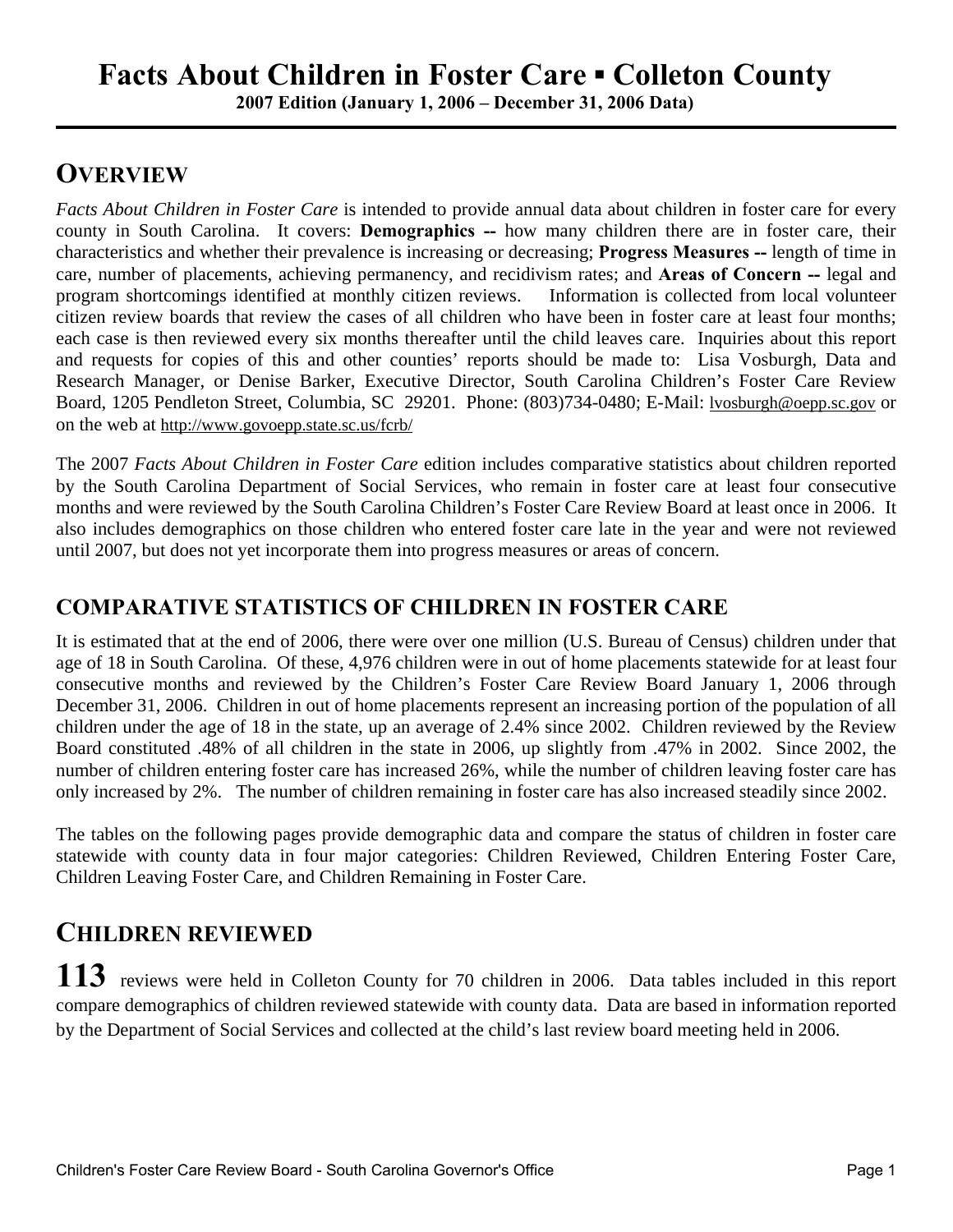## **CHILDREN ENTERING FOSTER CARE**

23 children entered foster care and were reviewed by Colleton County Review Boards in 2006. Of the children entering foster care in 2006, 61% of these children entered due to physical neglect, while 22% entered care due to abuse. The remaining children entered care due to abandonment, voluntary placement, dependency, or juvenile offenses. Fifty-seven percent (57%) of the 23 children who entered foster care in 2006 had previously been in foster care. The largest percentage, 77%, returned to foster care from a birth parent.

## **CHILDREN LEAVING FOSTER CARE**

36 During 2006, 36 children who were reviewed by Colleton County Review Boards left foster care. Permanency for a child means placement with a "forever family". A child achieves legal permanency upon leaving the foster care system either by returning home to their natural parent or by being adopted. The largest percent of children (44%) were placed with a relative, followed by 28% who returned home. Seventeen percent (17%) of the children who left care were adopted and 11% were emancipated or turned 18.

Data tables included provide comparative demographic data and departure reasons for children leaving foster care. The data represented in these tables was provided by the Department of Social Services and collected at the last review board meeting held prior to the child leaving foster care.

## **CHILDREN REMAINING IN FOSTER CARE**

**32** children in Colleton County entered foster care prior to January 1, 2006 and remained active in the foster care system as of January 1, 2007. Data is based on information submitted by the Department of Social Services and collected at the child's last review board meeting in 2006.

### **SUMMARY OF REVIEWS AND AREAS OF CONCERN**

**70** children in foster care were reviewed by Colleton County Review Boards in 2006.

#### **PARTICIPATION BY INTERESTED PARTIES AT LOCAL REVIEWS:**

Interested parties are invited by the Department of Social Services and include parents, foster parents, guardian ad litems, foster children, and others who may be involved with a child's placement in foster care. Those who attend reviews provide the local boards with important information used to make recommendations. In Colleton County **105** individuals attended review board meetings in 2006.

#### **AREAS OF CONCERN:**

The monthly review process allows local review boards to identify systemic concerns that are barriers to permanence for children in foster care. These systemic deficiencies, or Areas of Concern, are defined as violations of law or policy. In Colleton County, **48** Legal and **144** Program Areas of Concern were cited in 2006.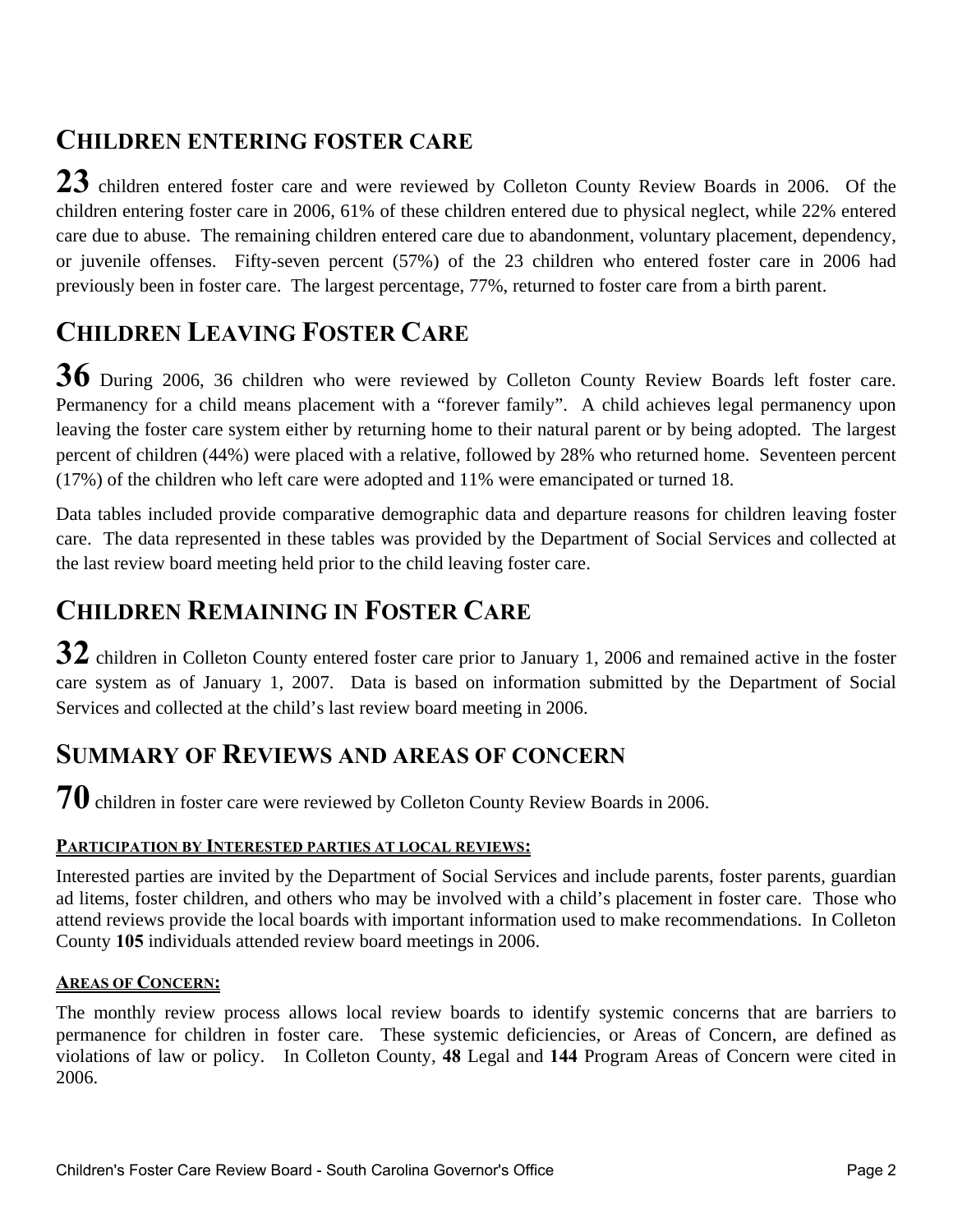|                         | <b>Children Reviewed</b> |                | <b>Children Entering</b> |                 | <b>Children Leaving</b>        |                | <b>Children Remaining</b> |                |
|-------------------------|--------------------------|----------------|--------------------------|-----------------|--------------------------------|----------------|---------------------------|----------------|
|                         | $\mathbf n$              | $\% *$         | $\mathbf n$              | $\frac{0}{6}$ * | $\mathbf n$                    | $\% *$         | $\mathbf n$               | $\% *$         |
| <b>Statewide Totals</b> | 4,976                    | 100%           | 1,914                    | 100%            | 1,679                          | 100%           | 2,884                     | 100%           |
| <b>By County</b>        |                          |                |                          |                 |                                |                |                           |                |
| Abbeville               | 24                       | 0.48%          | 8                        | 0.42%           | 5                              | 0.30%          | 14                        | 0.49%          |
| Aiken                   | 138                      | 2.77%          | 81                       | 4.23%           | 66                             | 3.93%          | 62                        | 2.15%          |
| Allendale               | 6                        | 0.12%          | 6                        | 0.31%           | 1                              | 0.06%          | 5                         | 0.17%          |
| Anderson                | 336                      | 6.75%          | 139                      | 7.26%           | 120                            | 7.15%          | 185                       | 6.41%          |
| Bamberg                 | 23                       | 0.46%          | $\sqrt{5}$               | 0.26%           | 4                              | 0.24%          | 16                        | 0.55%          |
| Barnwell                | 58                       | 1.17%          | 17                       | 0.89%           | 21                             | 1.25%          | 33                        | 1.14%          |
| <b>Beaufort</b>         | 67                       | 1.35%          | 33                       | 1.72%           | 21                             | 1.25%          | 38                        | 1.32%          |
| Berkeley                | 259                      | 5.20%          | 104                      | 5.43%           | 116                            | 6.91%          | 144                       | 4.99%          |
| Calhoun                 | 12                       | 0.24%          | 3                        | 0.16%           | 4                              | 0.24%          | 10                        | 0.35%          |
| Charleston              | 516                      | 10.37%         | 129                      | 6.74%           | 115                            | 6.85%          | 356                       | 12.34%         |
| Cherokee                | 76                       | 1.53%          | 26                       | 1.36%           | 20                             | 1.19%          | 48                        | 1.66%          |
| Chester                 | 44                       | 0.88%          | 18                       | 0.94%           | 22                             | 1.31%          | 19                        | 0.66%          |
| Chesterfield            | 46                       | 0.92%          | 16                       | 0.84%           | 17                             | 1.01%          | 21                        | 0.73%          |
| Clarendon               | 68                       | 1.37%          | 45                       | 2.35%           | 26                             | 1.55%          | 20                        | 0.69%          |
| <b>Colleton</b>         | 70                       | 1.41%          | 23                       | 1.20%           | 36                             | 2.14%          | 32                        | 1.11%          |
| Darlington              | 78                       | 1.57%          | 39                       | 2.04%           | 36                             | 2.14%          | 31                        | 1.07%          |
| Dillon                  | 67                       | 1.35%          | 36                       | 1.88%           | 18                             | 1.07%          | 36                        | 1.25%          |
| Dorchester              | 71                       | 1.43%          | 29                       | 1.52%           | 30                             | 1.79%          | 43                        | 1.49%          |
| Edgefield               | 20                       | 0.40%          | 9                        | 0.47%           | 12                             | 0.71%          | 6                         | 0.21%          |
| Fairfield               | 14                       | 0.28%          | 8                        | 0.42%           | 5                              | 0.30%          | 11                        | 0.38%          |
| Florence                | 93                       | 1.87%          | 39                       | 2.04%           | 26                             | 1.55%          | 62                        | 2.15%          |
| Georgetown              | 41                       | 0.82%          | 15                       | 0.78%           | 13                             | 0.77%          | 25                        | 0.87%          |
| Greenville              | 479                      | 9.63%          | 172                      | 8.99%           | 144                            | 8.58%          | 289                       | 10.02%         |
| Greenwood               | 36                       | 0.72%          | 6                        | 0.31%           | 18                             | 1.07%          | 18                        | 0.62%          |
| Hampton                 | 11                       | 0.22%          | 5                        | 0.26%           | $\overline{c}$                 | 0.12%          | 6                         | 0.21%          |
| Horry                   | 242                      | 4.86%          | 112                      | 5.85%           | 86                             | 5.12%          | 149                       | 5.17%          |
| Jasper                  | 17                       | 0.34%          | 12                       | 0.63%           | 4                              | 0.24%          | 12                        | 0.42%          |
| Kershaw                 | 47                       | 0.94%          | 21                       | 1.10%           | 11                             | 0.66%          | 27                        | 0.94%          |
| Lancaster               | 71                       | 1.43%          | 26                       | 1.36%           | 20                             | 1.19%          | 36                        | 1.25%          |
| Laurens                 | 67                       | 1.35%          | 7                        | 0.37%           | 16                             | 0.95%          | 47                        | 1.63%          |
| Lee                     | 34                       | 0.68%          | 19                       | 0.99%           | 19                             | 1.13%          | 12                        | 0.42%          |
| Lexington               | 172                      | 3.46%          | 69                       | 3.61%           | 48                             | 2.86%          | 116                       | 4.02%          |
| Marion                  | 105                      | 2.11%          | 61                       | 3.19%           | 38                             | 2.26%          | 51                        | 1.77%          |
| Marlboro                | 52                       | 1.05%          | 33                       | 1.72%           | 25                             | 1.49%          | 23                        | 0.80%          |
| McCormick               | $\overline{9}$           | 0.18%          | $\overline{4}$           | 0.21%           | 1                              | 0.06%          | 3                         | 0.10%          |
| Newberry                | 30                       | 0.60%          | 12                       | 0.63%           | 6                              | 0.36%          | 23                        | 0.80%          |
| Oconee                  | 145                      | 2.91%          | 46                       | 2.40%           | 68                             | 4.05%          | 75                        | 2.60%          |
| Orangeburg              | 94                       | 1.89%          | 21                       | 1.10%           | 41                             | 2.44%          | 54                        | 1.87%          |
| Pickens                 | 101                      | 2.03%          | 29                       | 1.52%           | 31                             | 1.85%          | 59                        | 2.05%          |
| Richland                | 402                      | 8.08%          | 144                      | 7.52%           | 115                            | 6.85%          | 252                       | 8.74%          |
| Saluda                  | 10                       | 0.20%          | 6                        | 0.31%           | 3                              | 0.18%          | 3                         | 0.10%          |
| Spartanburg             | 335                      | 6.73%          | 128                      | 6.69%           | 101                            | 6.02%          | 186                       | 6.45%          |
| Sumter                  | 124<br>14                | 2.49%          | 45                       | 2.35%           | 53                             | 3.16%          | 69                        | 2.39%          |
| Union<br>Williamsburg   | 52                       | 0.28%          | $\sqrt{6}$<br>16         | 0.31%<br>0.84%  | $\overline{\mathcal{L}}$<br>16 | 0.24%          | 9<br>34                   | 0.31%          |
| York                    | 200                      | 1.05%<br>4.02% | 86                       | 4.49%           | 75                             | 0.95%<br>4.47% | 114                       | 1.18%<br>3.95% |
|                         |                          |                |                          |                 |                                |                |                           |                |

## **Comparative County Statistics**

**\* Percent of Statewide Total**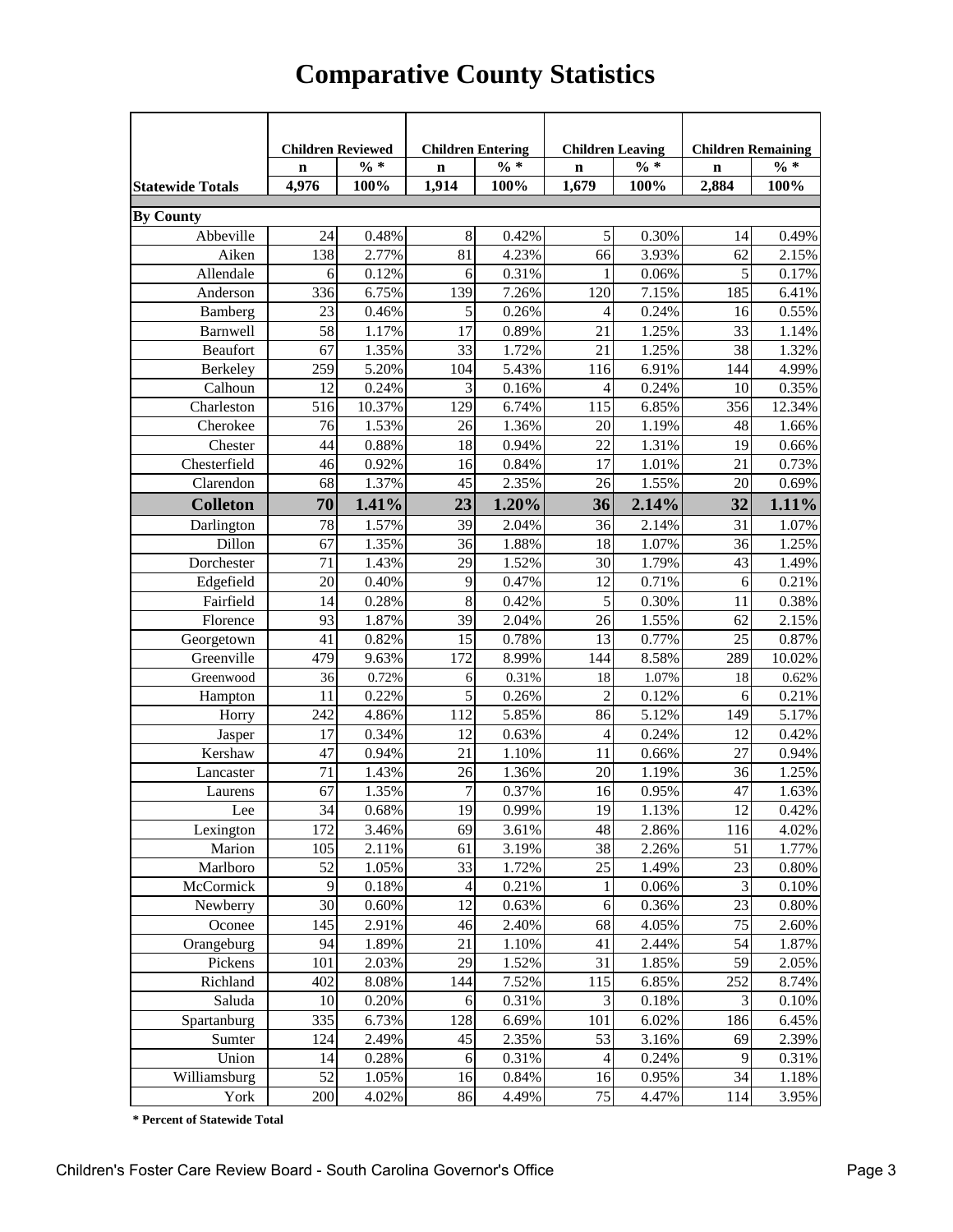# **Children Reviewed**

|                                     | Statewide | Colleton |
|-------------------------------------|-----------|----------|
| <b>All Children</b>                 | 4,976     | 70       |
|                                     |           |          |
| <b>Case Management (percent)</b>    |           |          |
| Adoption                            | 15%       | 17%      |
| County                              | 62%       | 73%      |
| <b>Managed Treatment Services</b>   | 23%       | 10%      |
|                                     |           |          |
| Race (percent)                      |           |          |
| Caucasian                           | 44%       | 54%      |
| African American                    | 47%       | 30%      |
| Hispanic                            | 2%        | 4%       |
| <b>Other Minorities</b>             | 7%        | 12%      |
|                                     |           |          |
| Gender (percent)                    |           |          |
| Male                                | 51%       | 46%      |
| Female                              | 49%       | 54%      |
|                                     |           |          |
| <b>Age at Last Review (percent)</b> |           |          |
| $0 - 5$                             | 30%       | 30%      |
| $6-9$                               | 16%       | 23%      |
| $10-15$                             | 29%       | 26%      |
| $16+$                               | 25%       | 21%      |
|                                     |           |          |
| <b>Placement Type (percent)</b>     |           |          |
| <b>Foster Care Placement</b>        | 69%       | 74%      |
| <b>Therapeutic Placement</b>        | 31%       | 26%      |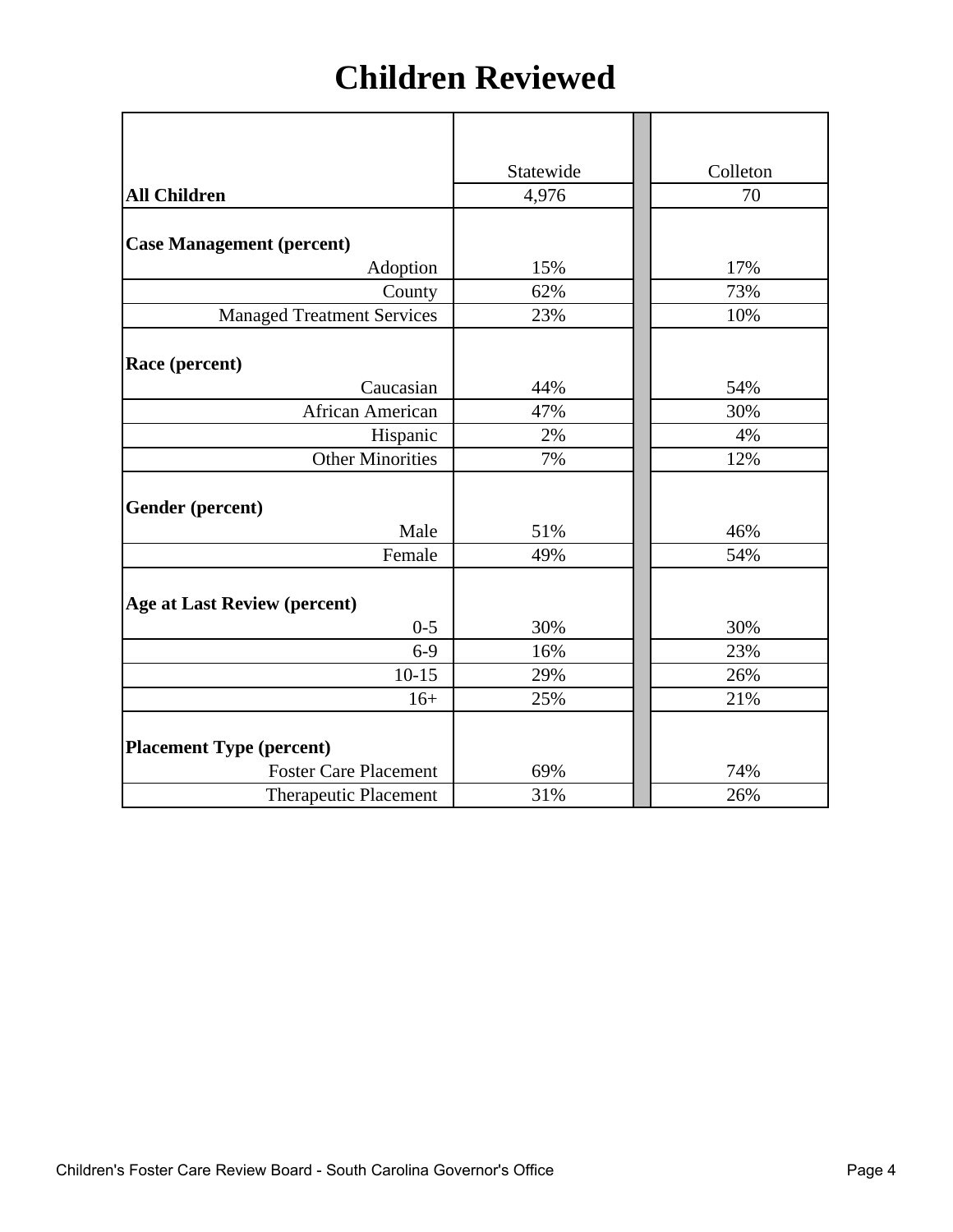# **Children Entering Foster Care**

|                                      | Statewide | Colleton |
|--------------------------------------|-----------|----------|
| <b>All Children</b>                  | 1,914     | 23       |
|                                      |           |          |
| <b>Reason Entered Care (percent)</b> |           |          |
| Neglect                              | 53%       | 61%      |
| Abuse                                | 25%       | 22%      |
| Other                                | 22%       | 17%      |
|                                      |           |          |
| Race (percent)                       |           |          |
| Caucasian                            | 48%       | 52%      |
| African American                     | 42%       | 22%      |
| Hispanic                             | 4%        | 13%      |
| <b>Other Minorities</b>              | 6%        | 13%      |
|                                      |           |          |
| Gender (percent)                     |           |          |
| Male                                 | 49%       | 48%      |
| Female                               | 51%       | 52%      |
|                                      |           |          |
| Age at Entry (percent)               |           |          |
| $0 - 5$                              | 46%       | 48%      |
| $6-9$                                | 18%       | 39%      |
| $10-15$                              | 30%       | 9%       |
| $16+$                                | 6%        | 4%       |
|                                      |           |          |
| <b>Re-Entry (percent)</b>            |           |          |
| All Children                         | 24%       | 57%      |
|                                      |           |          |
| Home                                 | 57%       | 77%      |
| Relative                             | 30%       | 8%       |
| Other                                | 10%       | 15%      |
| Adoption                             | 3%        | 0%       |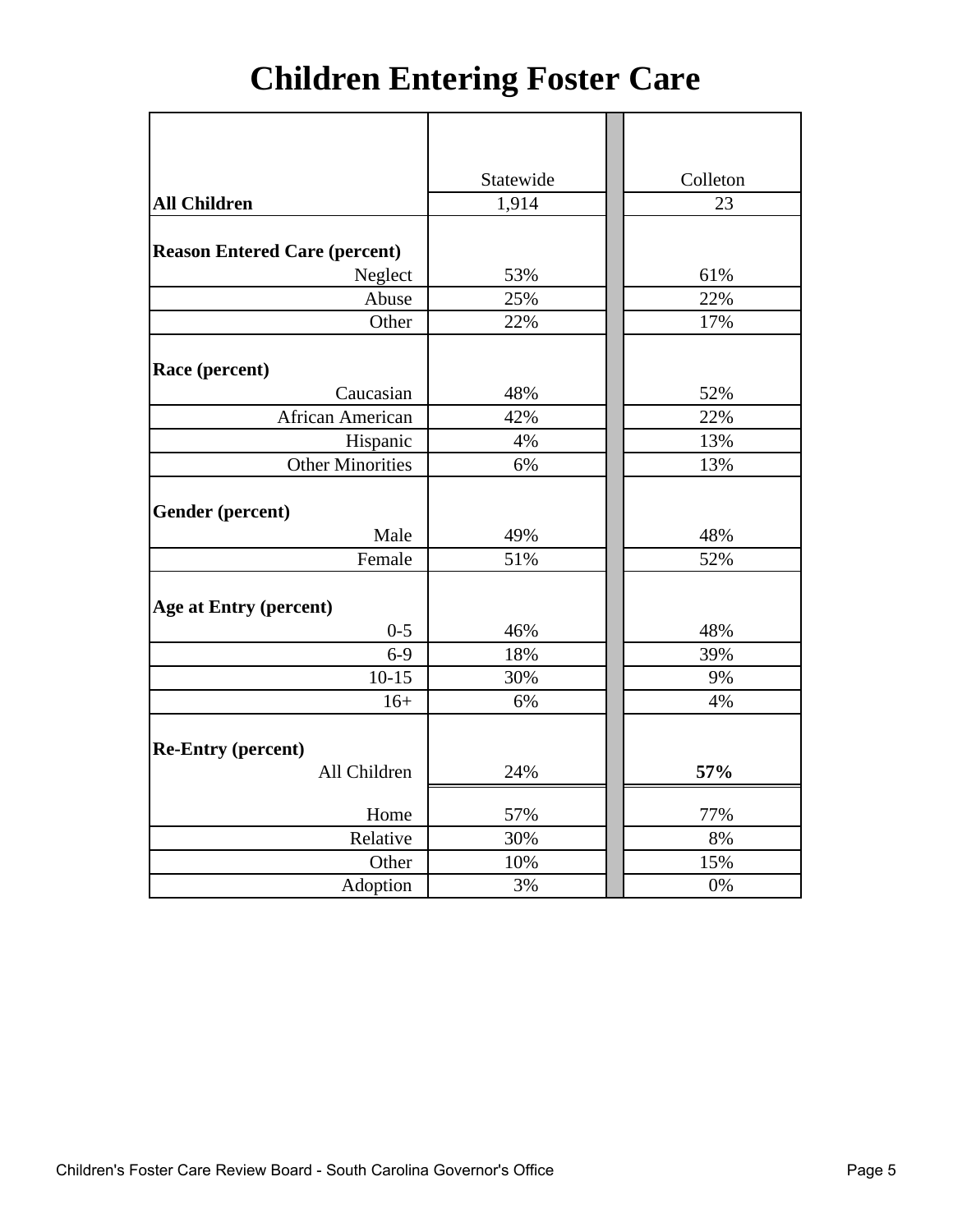# **Children Leaving Foster Care**

|                                     | Statewide | Colleton |
|-------------------------------------|-----------|----------|
| <b>All Children</b>                 | 1,679     | 36       |
|                                     |           |          |
| <b>Reason Left Care (percent)</b>   |           |          |
| <b>Returned Home</b>                | 38%       | 28%      |
| Adoption                            | 25%       | 17%      |
| Emancipation/Aged Out               | 15%       | 11%      |
| Relative                            | 22%       | 44%      |
| Other                               | $<$ 1%    | 0%       |
|                                     |           |          |
| Race (percent)                      |           |          |
| Caucasian                           | 47%       | 36%      |
| African American                    | 45%       | 44%      |
| Hispanic                            | 2%        | 8%       |
| <b>Other Minorities</b>             | 6%        | 12%      |
|                                     |           |          |
| Gender (percent)                    |           |          |
| Male                                | 49%       | 42%      |
| Female                              | 51%       | 58%      |
|                                     |           |          |
| <b>Age at Closure (percent)</b>     |           |          |
| $0 - 5$                             | 33%       | 47%      |
| $6-9$                               | 18%       | 31%      |
| $10 - 15$                           | 20%       | 11%      |
| $16+$                               | 29%       | 11%      |
|                                     |           |          |
| <b>Average Time In Care (years)</b> | 2.2       | 1.9      |
|                                     |           |          |
| <b>Average Number of Placements</b> | 3.2       | 2.0      |
|                                     |           |          |
| <b>Placement Type (percent)</b>     |           |          |
| <b>Foster Care Placement</b>        | 79%       | 92%      |
| <b>Therapeutic Placement</b>        | 21%       | 8%       |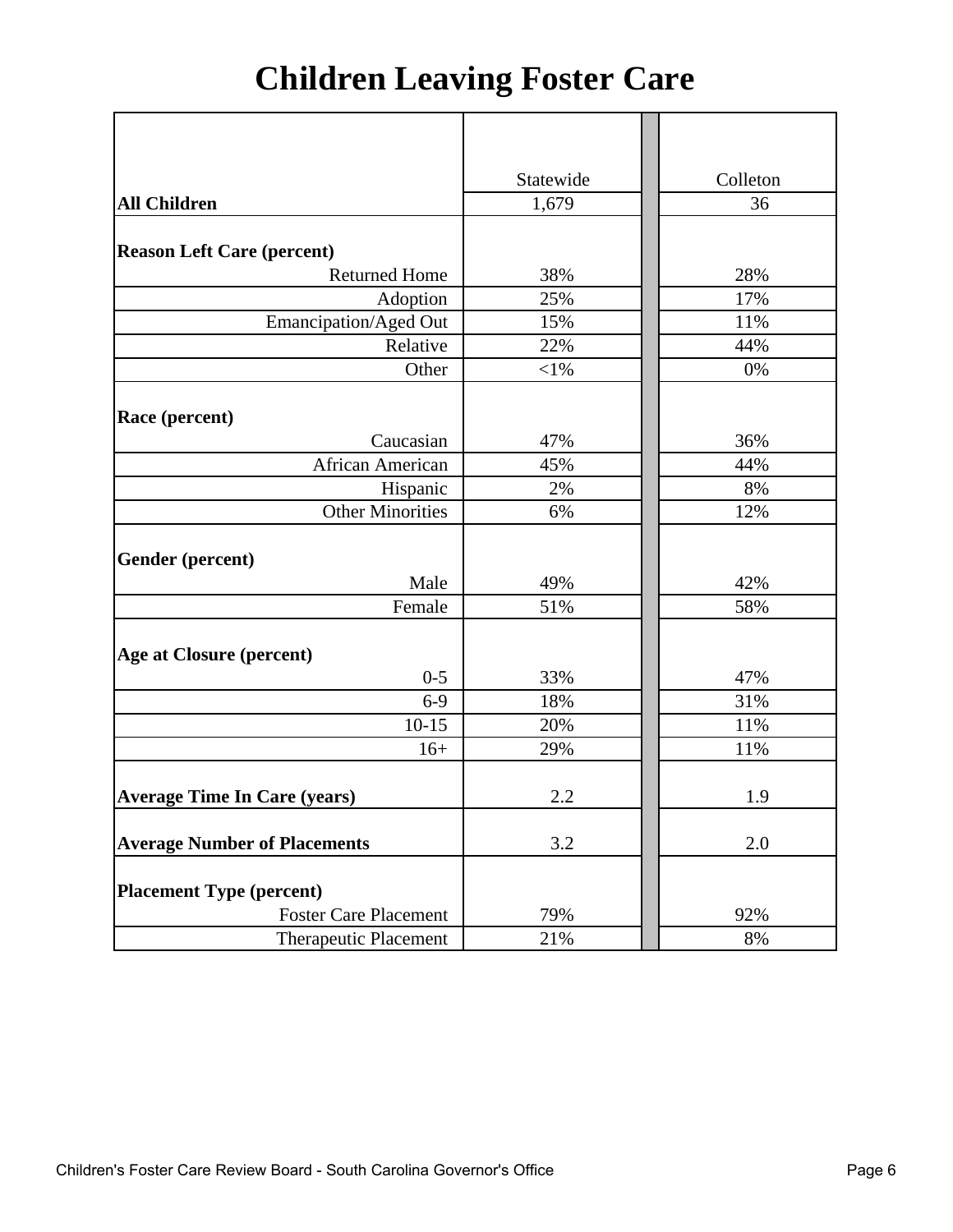# **Children Adopted**

|                                           | Statewide | Colleton |
|-------------------------------------------|-----------|----------|
| <b>All Children</b>                       | 427       | 6        |
| <b>Adopted within 24 Months (percent)</b> | 17%       | 0%       |
| <b>Teen Adoptions (percent)</b>           | 10%       | $0\%$    |
| Race (percent)                            |           |          |
| Caucasian                                 | 48%       | 83%      |
| African American                          | 44%       | 17%      |
| Hispanic                                  | 2%        | 0%       |
| <b>Other Minorities</b>                   | 6%        | 0%       |
| <b>Gender</b> (percent)                   |           |          |
| Male                                      | 54%       | 17%      |
| Female                                    | 46%       | 83%      |
| <b>Age at Adoption (percent)</b>          |           |          |
| $0 - 5$                                   | 57%       | 33%      |
| $6-9$                                     | 24%       | 67%      |
| $10-15$                                   | 18%       | 0%       |
| $16+$                                     | 1%        | 0%       |
| <b>Average Time In Care (years)</b>       | 3.5       | 3.9      |
| <b>Average Number of Placements</b>       | 2.3       | 2.8      |
| <b>Placement Type (percent)</b>           |           |          |
| <b>Foster Care Placement</b>              | 79%       | 83%      |
| <b>Therapeutic Placement</b>              | 21%       | 17%      |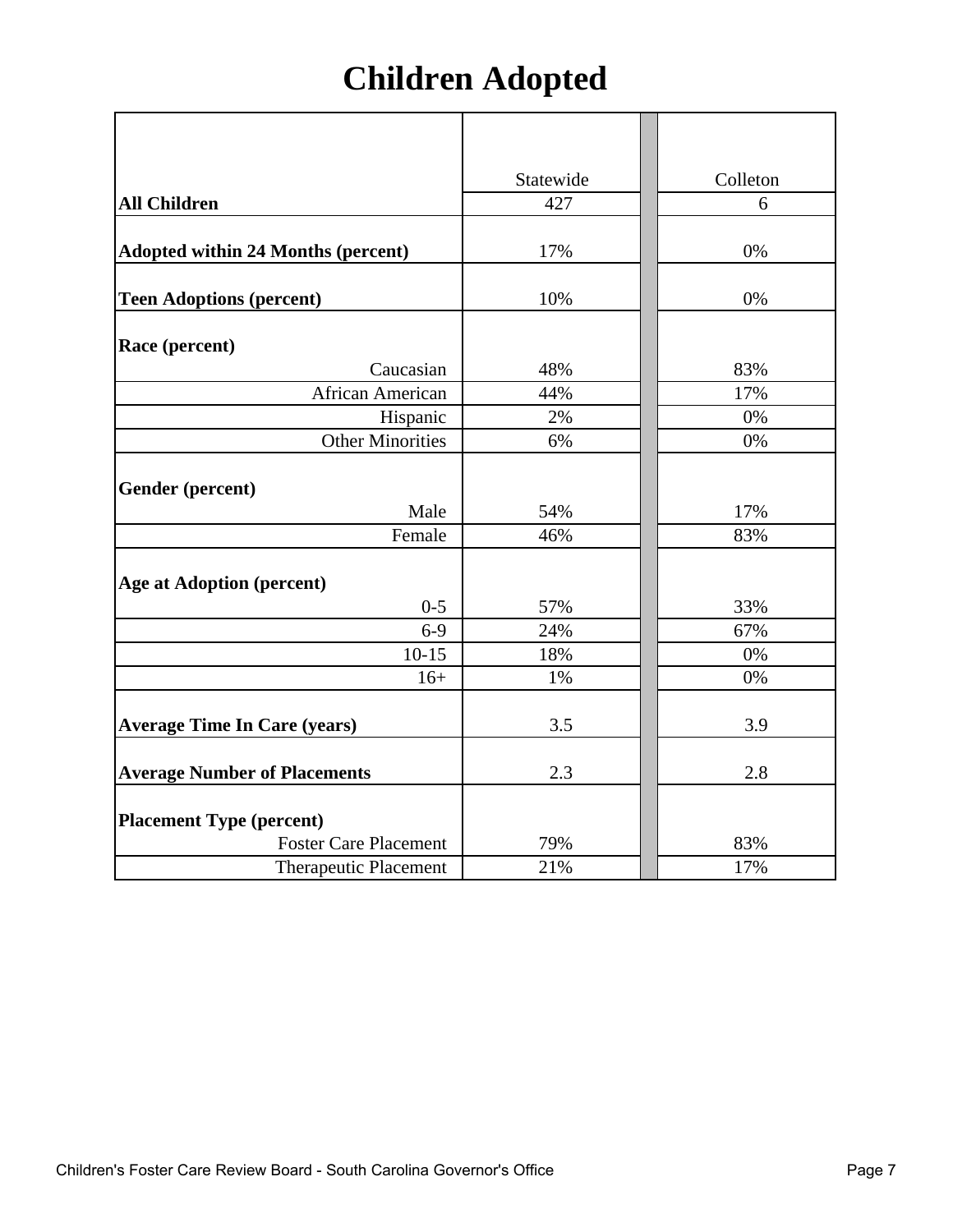# **Children Remaining in Foster Care**

|                                             | Statewide | Colleton |
|---------------------------------------------|-----------|----------|
| <b>All Children</b>                         | 2,884     | 32       |
|                                             |           |          |
| <b>Case Management (percent)</b>            |           |          |
| Adoption                                    | 2%        | 9%       |
| County                                      | 71%       | 72%      |
| <b>Managed Treatment Services</b>           | 27%       | 19%      |
|                                             |           |          |
| Race (percent)                              |           |          |
| Caucasian                                   | 42%       | 63%      |
| African American                            | 50%       | 37%      |
| Hispanic                                    | 2%        | 0%       |
| <b>Other Minorities</b>                     | 6%        | 0%       |
|                                             |           |          |
| Gender (percent)                            |           |          |
| Male                                        | 52%       | 53%      |
| Female                                      | 48%       | 47%      |
|                                             |           |          |
| <b>Age at Last Review (percent)</b>         |           |          |
| $0 - 5$                                     | 24%       | 19%      |
| $6 - 9$                                     | 15%       | 13%      |
| $10-15$                                     | 33%       | 31%      |
| $16+$                                       | 28%       | 37%      |
|                                             |           |          |
| <b>Placement Type (percent)</b>             |           |          |
| <b>Foster Care Placement</b>                | 62%       | 53%      |
| Therapeutic Placement                       | 38%       | 47%      |
|                                             |           |          |
| <b>Average Time In Care (years)</b>         | 4.1       | 5.4      |
|                                             |           |          |
| <b>Average Number of Placements (years)</b> | 3.9       | 4.3      |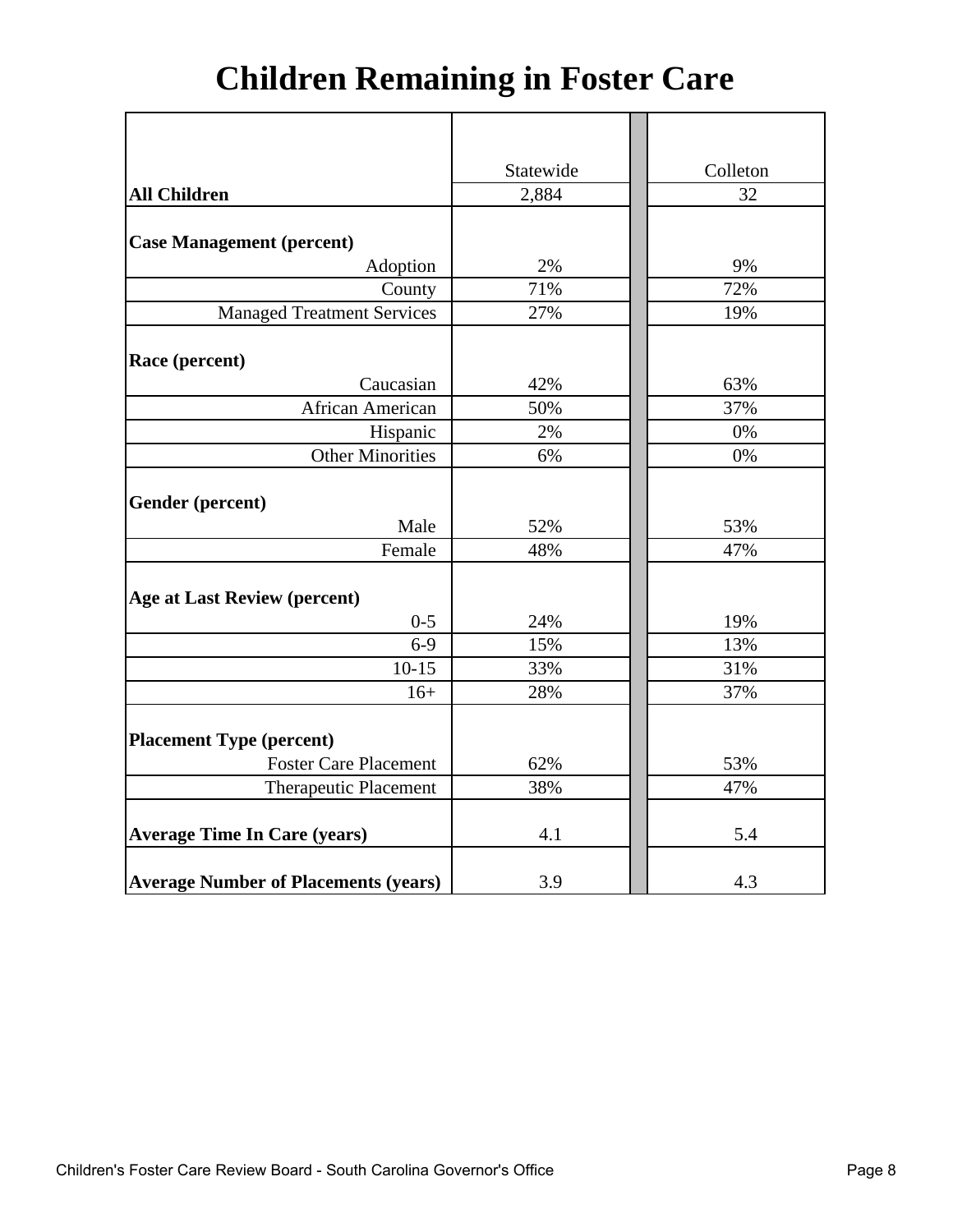# **Summary of Reviews**

|                         | <b>Reviews Conducted</b> |                 |                        | <b>Children Reviewed</b> |             | <b>Participation by Interested Parties</b> |  |
|-------------------------|--------------------------|-----------------|------------------------|--------------------------|-------------|--------------------------------------------|--|
|                         | $\mathbf n$              | $\frac{0}{6}$ * | $\mathbf n$            | $\frac{0}{6}$ *          | $\mathbf n$ | $\frac{0}{6}$ *                            |  |
| <b>Statewide Totals</b> | 8,467                    | 100%            | 4,976                  | 100%                     | 11,138      | 100%                                       |  |
| <b>By County</b>        |                          |                 |                        |                          |             |                                            |  |
| Abbeville               | 37                       | 0.44%           | 24                     | 0.48%                    | 45          | 0.40%                                      |  |
| Aiken                   | 205                      | 2.42%           | 138                    | 2.77%                    | 254         | 2.28%                                      |  |
| Allendale               | 19                       | 0.22%           | 6                      | 0.12%                    | 11          | 0.10%                                      |  |
| Anderson                | 569                      | 6.72%           | 336                    | 6.75%                    | 710         | 6.37%                                      |  |
| Bamberg                 | 42                       | 0.50%           | 23                     | 0.46%                    | 31          | 0.28%                                      |  |
| Barnwell                | 91                       | 1.07%           | 58                     | 1.17%                    | 112         | 1.01%                                      |  |
| Beaufort                | 110                      | 1.30%           | 67                     | 1.35%                    | 125         | 1.12%                                      |  |
| Berkeley                | 437                      | 5.16%           | 259                    | 5.20%                    | 953         | 8.56%                                      |  |
| Calhoun                 | 29                       | 0.34%           | 12                     | 0.24%                    | 20          | 0.18%                                      |  |
| Charleston              | 955                      | 11.28%          | 516                    | 10.37%                   | 1,149       | 10.32%                                     |  |
| Cherokee                | 137                      | 1.62%           | 76                     | 1.53%                    | 205         | 1.84%                                      |  |
| Chester                 | 80                       | 0.94%           | 44                     | 0.88%                    | 95          | 0.85%                                      |  |
| Chesterfield            | 72                       | 0.85%           | 46                     | 0.92%                    | 101         | 0.91%                                      |  |
| Clarendon               | 101                      | 1.19%           | 68                     | 1.37%                    | 147         | 1.32%                                      |  |
| <b>Colleton</b>         | 113                      | 1.33%           | 70                     | 1.41%                    | 105         | 0.94%                                      |  |
| Darlington              | 137                      | 1.62%           | 78                     | 1.57%                    | 133         | 1.19%                                      |  |
| Dillon                  | 111                      | 1.31%           | 67                     | 1.35%                    | 99          | 0.89%                                      |  |
| Dorchester              | 138                      | 1.63%           | 71                     | 1.43%                    | 260         | 2.33%                                      |  |
| Edgefield               | 33                       | 0.39%           | 20                     | 0.40%                    | 13          | 0.12%                                      |  |
| Fairfield               | 23                       | 0.27%           | 14                     | 0.28%                    | 19          | 0.17%                                      |  |
| Florence                | 153                      | 1.81%           | 93                     | 1.87%                    | 172         | 1.54%                                      |  |
| Georgetown              | 86                       | 1.02%           | 41                     | 0.82%                    | 160         | 1.44%                                      |  |
| Greenville              | 778                      | 9.19%           | 479                    | 9.63%                    | 1,174       | 10.54%                                     |  |
| Greenwood               | 60                       | 0.71%           | 36                     | 0.72%                    | 80          | 0.72%                                      |  |
| Hampton                 | 21                       | 0.25%           | 11                     | 0.22%                    | 3           | 0.03%                                      |  |
| Horry                   | 402                      | 4.75%           | 242                    | 4.86%                    | 511         | 4.59%                                      |  |
| Jasper                  | 33                       | 0.39%           | 17                     | 0.34%                    | 20          | 0.18%                                      |  |
| Kershaw                 | 106                      | 1.25%           | 47                     | 0.94%                    | 128         | 1.15%                                      |  |
| Lancaster               | 127                      | 1.50%           | 71                     | 1.43%                    | 112         | 1.01%                                      |  |
| Laurens                 | 123                      | 1.45%           | 67                     | 1.35%                    | 165         | 1.48%                                      |  |
| Lee                     | 58                       | 0.69%           | 34                     | 0.68%                    | 33          | 0.30%                                      |  |
| Lexington               | 308                      | 3.64%           | 172                    | 3.46%                    | 413         | 3.71%                                      |  |
| Marion                  | 166                      | 1.96%<br>0.81%  | 105<br>$\overline{52}$ | 2.11%                    | 243<br>61   | 2.18%                                      |  |
| Marlboro<br>McCormick   | 69<br>14                 | 0.17%           | 9                      | 1.05%<br>0.18%           | 10          | 0.55%<br>0.09%                             |  |
| Newberry                | 58                       | 0.69%           | 30                     | 0.60%                    | 84          | 0.75%                                      |  |
| Oconee                  | 240                      | 2.83%           | 145                    | 2.91%                    | 441         | 3.96%                                      |  |
| Orangeburg              | 161                      | 1.90%           | 94                     | 1.89%                    | 215         | 1.93%                                      |  |
| Pickens                 | 209                      | 2.47%           | 101                    | 2.03%                    | 293         | 2.63%                                      |  |
| Richland                | 649                      | 7.67%           | 402                    | 8.08%                    | 687         | 6.17%                                      |  |
| Saluda                  | 15                       | 0.18%           | 10                     | 0.20%                    | 21          | 0.19%                                      |  |
| Spartanburg             | 542                      | 6.40%           | 335                    | 6.73%                    | 549         | 4.93%                                      |  |
| Sumter                  | 205                      | 2.42%           | 124                    | 2.49%                    | 217         | 1.95%                                      |  |
| Union                   | 26                       | 0.31%           | 14                     | 0.28%                    | 28          | 0.25%                                      |  |
| Williamsburg            | 87                       | 1.03%           | 52                     | 1.05%                    | 84          | 0.75%                                      |  |
| York                    | 332                      | 3.92%           | 200                    | 4.02%                    | 647         | 5.81%                                      |  |
|                         |                          |                 |                        |                          |             |                                            |  |

**\* Percent of Statewide Total**